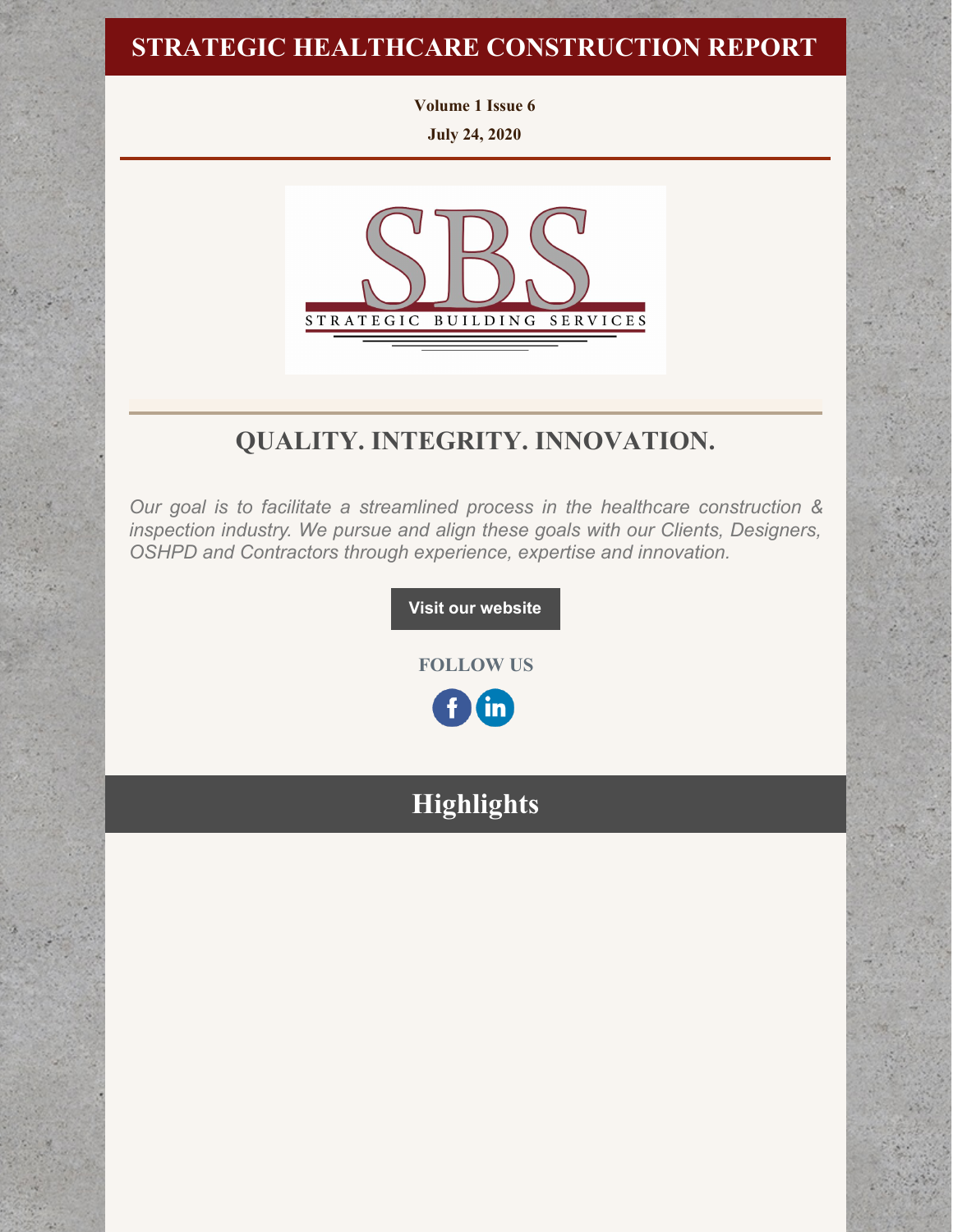

### **South Whitley, Indiana**

Whitley Manufacturing hosted Antelope Valley Hospital's preconstruction meeting at their office in South Whitley this week. SBS's Tyler Bashlor and John Perry attended in person to review their build process and quality control methods at PWC's steel fabrication shop and Whitley's Manufacturing facility. AVH's 7,000 sq. ft. Modular Emergency Department Expansion will have multiple jurisdictional inspection during the build sequence in Indiana, as well as, in the field in accordance to OSHPD CAN 2-0. OSHPD is the primary jurisdiction for construction but this project is also governed under HCD (Department of Housing & Community Development). All jurisdictions require plan review while HCD also requires shop fabrication inspection. SBS will be performing IOR inspection at the shop for the entire modular build while also providing an IOR to perform field infrastructure and foundation inspections that will run concurrently which greatly reduces the overall construction duration.

# **IOR Spotlight**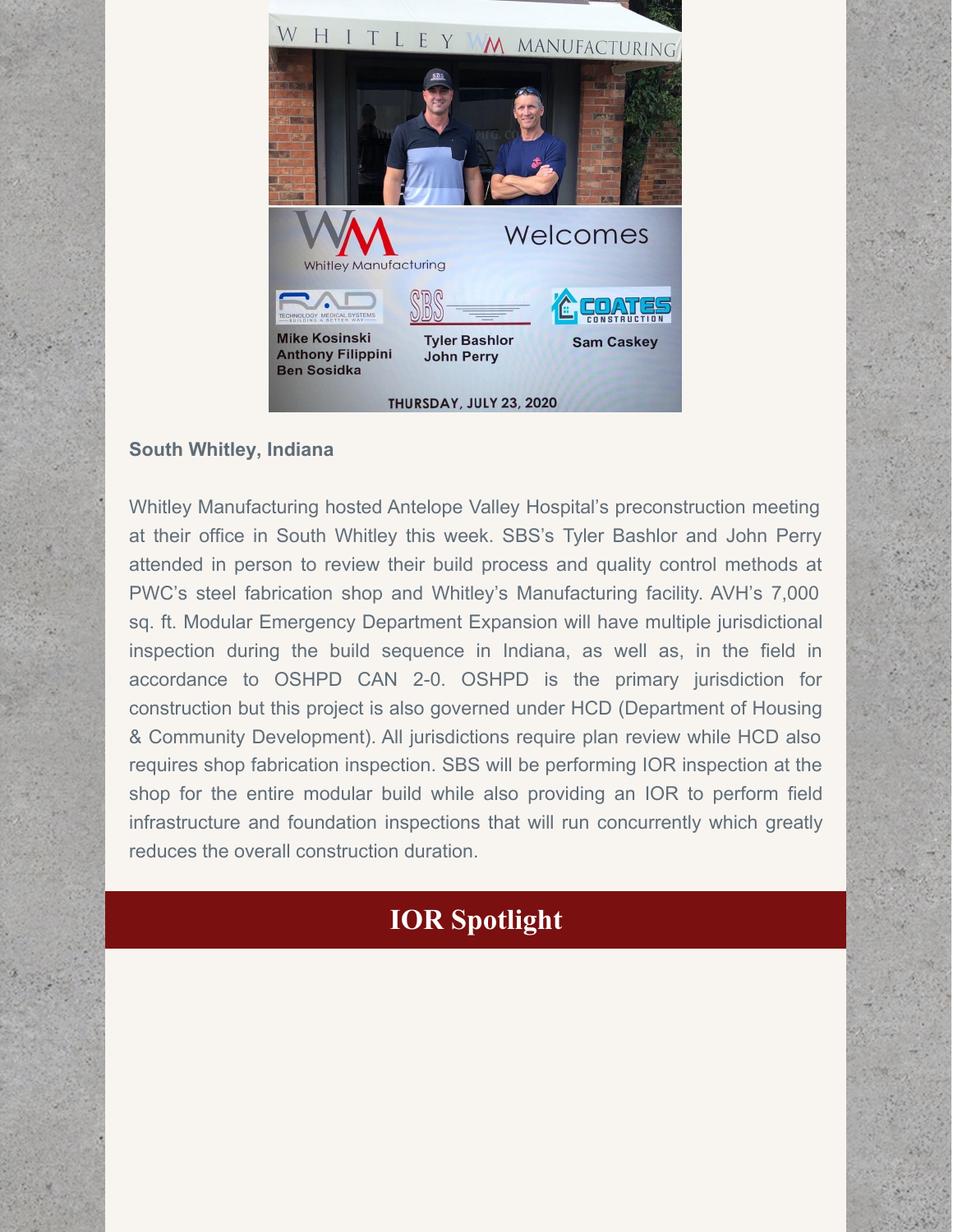

## **John Perry Inspector of Record**

John Perry has been with SBS since 2012 and has recently completed Henry Mayo Newhall Hospital's New Patient Tower. John was the Primary IOR for SBS where he led a team of 3 IOR's and up to 5 special inspectors for the duration of almost 4 years. Henry Mayo's New Patient Tower is 5 levels and approximately 150,000 square feet. The addition to the medical campus includes new dietary services and materials management, two C-Section Operating Rooms and Women's Service, three levels of Medical Surgical patient rooms, a helistop, five new elevators and a new Central Utility Plant. John has also continued to be the inspector for multiple facility projects that are nearing completion at Henry Mayo. We would like to recognize and thank John for his many years of work he's provided as a valuable member of the SBS team. As SBS moves forward with new projects, we would like to thank him for taking on the challenge by spending his next 5 months in South Whitley, Indiana for Antelope Valley's new ED Expansion. Thank you, John!

# **Upcoming Events**



#### **Lessons Learned:**

The healthcare construction industry can be very technical and it takes years of experience to accurately navigate through the process. We wanted to use this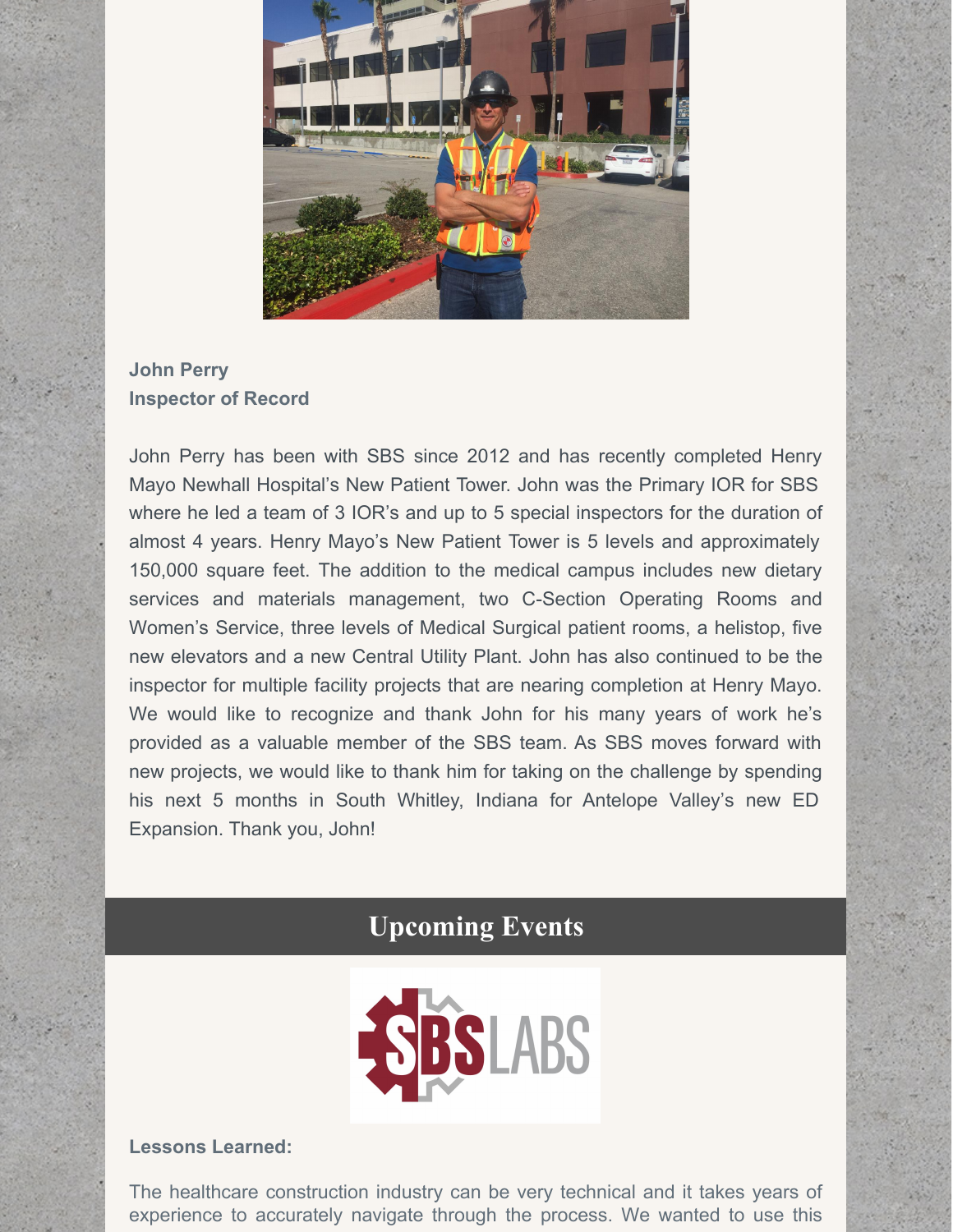newsletter as not only reading about what SBS is up to, but also as a tool that can provide helpful information for you on your next OSHPD project. Here is this week's topic that we've experienced in the past and hopefully is beneficial to you:

#### **ADA Compliance – Also Reference OSHPD CAN 2-11B:**

Identifying the requirements, new construction and existing facilities:

#### **2019 CBC Part 2 Volume 1**

11B-223.2.1: Not specializing in treatment that affects mobility - Hospitals, psychiatric & detox facilities – 10% of patient bedrooms

11B-223.2.2: Specializing in treatment that affects mobility – 100% of patient bedrooms

11B-223.3: Long term care, skilled nursing, intermediate care, nursing homes – 50% of patient rooms

#### **Existing buildings & facilities:**

11B-202 & 11B-202.4 Path of Travel requirements in alteration, additions & structural repairs

Exceeding 20% of the project costs – Upgrade threshold based on the "adjusted construction cost"

Many times during remodels, the project drawings will not identify ADA rooms. Review of as-builts or surveying the space can relieve unnecessary ADA upgrades to your rooms if you already meet the above sections or in some instances, the facility may need to file for unreasonable hardship.

#### **Tolerances… is there any allowed?**

11B-104.1 Dimensions – Dimensions that are not stated as "maximum" or "minimum" are **absolute**.

11B-104.1.1 Construction and manufacturing tolerances. All dimensions are subject to conventional industry tolerances except where the requirement is stated as a **range** with specific minimum and maximum end points.

#### **Which applies to your condition?**

Ambulatory: Buildings or portions thereof used to provide medical, surgical, psychiatric, nursing or similar care on a less than 24-hour basis to persons who are rendered incapable of self-preservation by the services provided or staff has accepted responsibility for care recipients already incapable.

Non-Ambulatory: Persons unable to leave a building unassisted under emergency conditions.

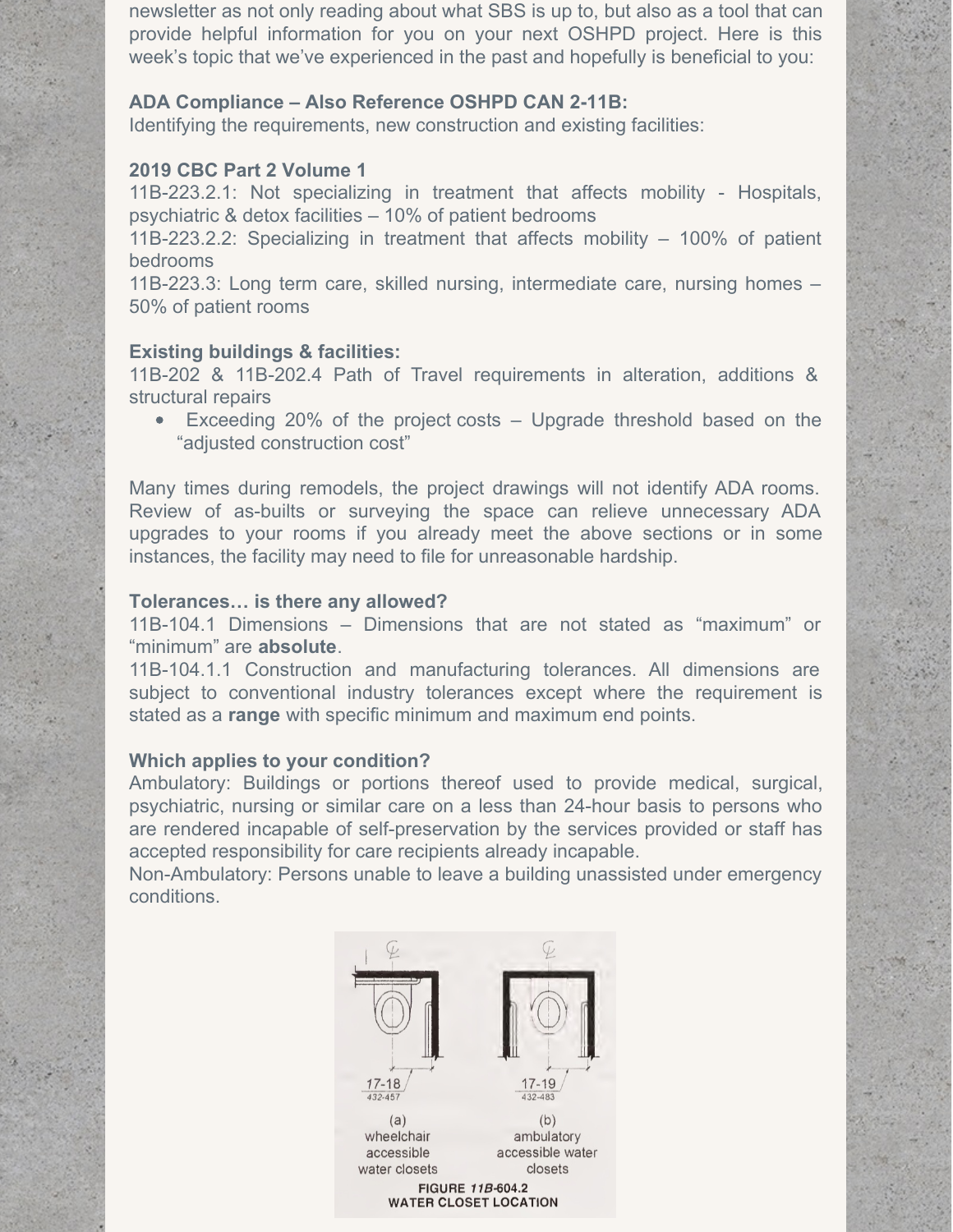#### **Q&A:**

Q: Can OSHPD allow variances to tolerances?

A: OSHPD is the regulatory agency, not the governing body that interprets the code, which is DSA-AC

Q: Is CASp a substitute for IOR inspections of ADA compliance? A: No. CASp is not recognized by OSHPD for compliance of ADA, the IOR shall have personal knowledge of the Work per CAC 7-145.

Click here to view OSHPD CAN 2-11B

#### **Visit [OSHPD](https://oshpd.ca.gov/ml/v1/resources/document?rs:path=/Construction-And-Finance/Documents/Resources/Codes-and-Regulations/Code-Application-Notices-CANs/2013/CAN-2013-Building-Code-2-11B-Accessibility-in-Health-Facilities.pdf) CAN 2-11B**

As SBS LABS continues the journey of formalizing material to share with you, please take a moment to subscribe to our Youtube Channel to stay on top of all of the latest with **SBS [LABS.](https://www.youtube.com/channel/UCfR7qiqf9X9tzNf1jD-an_Q)**

**[Contact](http://www.strategic-building.com/contacts) SBS**

## **Newsworthy**

### **OSHPD WEBINARS**

## **SDG&E SEMINAR JOINED BY OSHPD**

### **Back to Normal? How to Revert to Pre-COVID-19 Hospital Conditions** *with OSHPD RCO John Schrenk & CO Joel Sanders*

In response to the COVID-19 pandemic, many hospitals have implemented measures to treat positive patients, including setting-up makeshift negative pressure patient rooms. With a new study conducted by the University of Oregon providing evidence of SARS-CoV-2 RNA contamination of air handling units' path of flow, reverting to original, pre-COVID-19 conditions may not be that simple. This short webinar provides a forum for authorities having jurisdiction as well as healthcare professionals, administrators, engineers, contractors, and maintenance personnel to prepare for the challenges ahead in getting back to normal within the hospital environment.

> **Speakers Frank Shadpour, PE, CxA, LEED AP** Principal, SC Engineers

> **John Schrenk** Regional Compliance Officer, Health Facilities Construction, OSHPD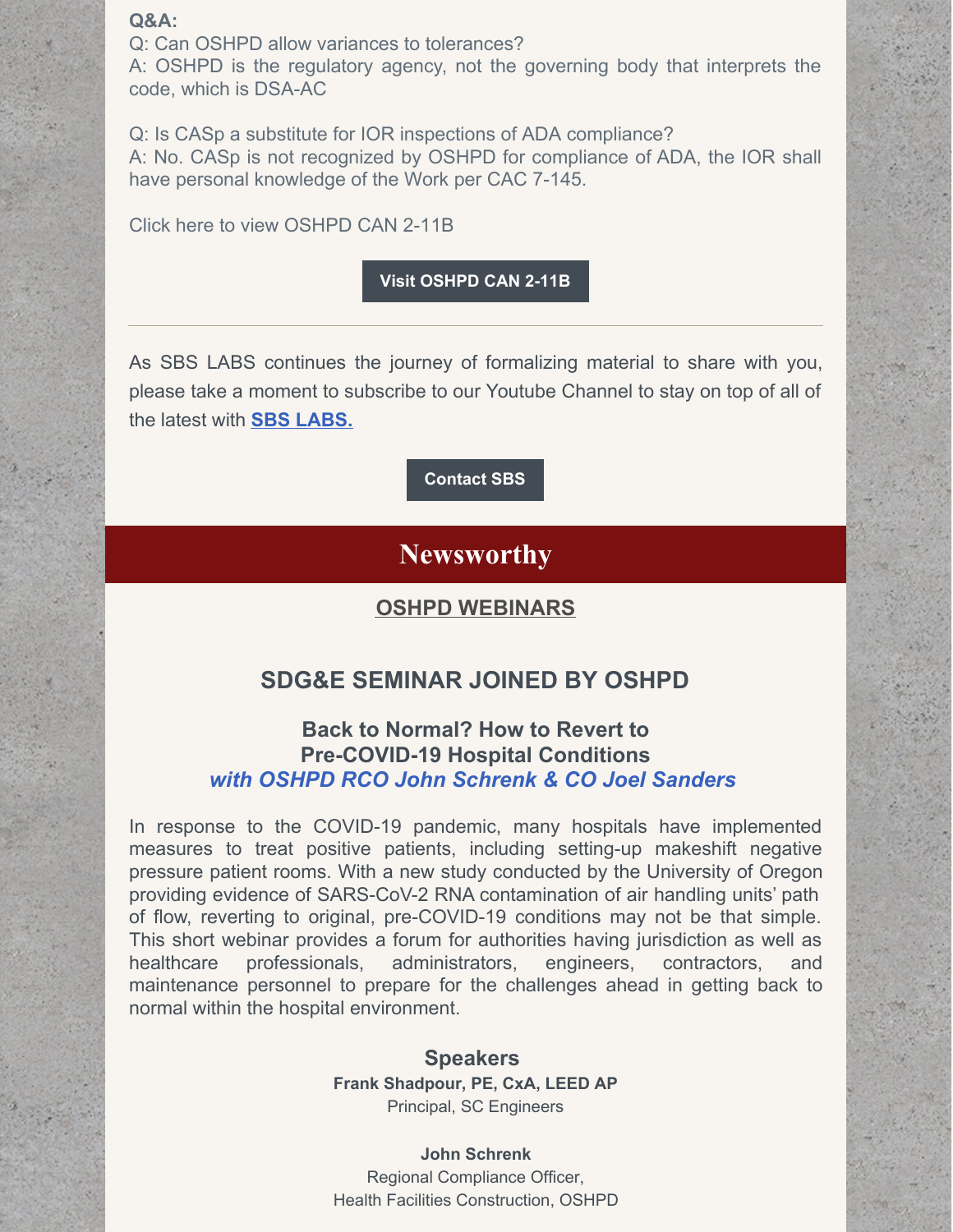#### **Joel Sanders** Compliance Officer, OSHPD

## **Who Should Attend?**

- 1. Healthcare Facility Directors
- 2. Healthcare Project Managers
- 3. Healthcare Design Professionals 4. Healthcare Contractors
	- 5. OSHPD Compliance Officers

**[Register](https://seminars.sdge.com/prod/emc00/EventSearch.htm?mid=2)**

### **Hospital Inspector of Record**

### **Training: 5-Part Series**

**\*** If you missed this 5-part series, please click on the appropriate video to view recording of the presentations for each session (only PDF version available for session 1, please see link below).

- 1. May 20, 2020 Session 1: IOR, Introduction. **\***Click here to view **PDF [presentation.](https://files.constantcontact.com/7250dab0801/352845d8-1227-43c5-a405-f015eef79259.pdf)**
- 2. June 3, 2020 Session 2: How to Prepare for the Exam
- 3. June 17, 2020 Session 3: How to Speak IOR
- 4. July 1, 2020 Session 4: How to Succeed as an IOR
- 5. July 15, 2020 Session 5: IOR, In **Summary**









## **Hospital Inspector Re-certification and Examination**

Due to the COVID-19 restrictions, the Inspection Services Unit (ISU) has changed the re-certification format for this year. ISU will be conducting the seminar portion in a 5-part webinar series and the exam will be administered by appointment only.